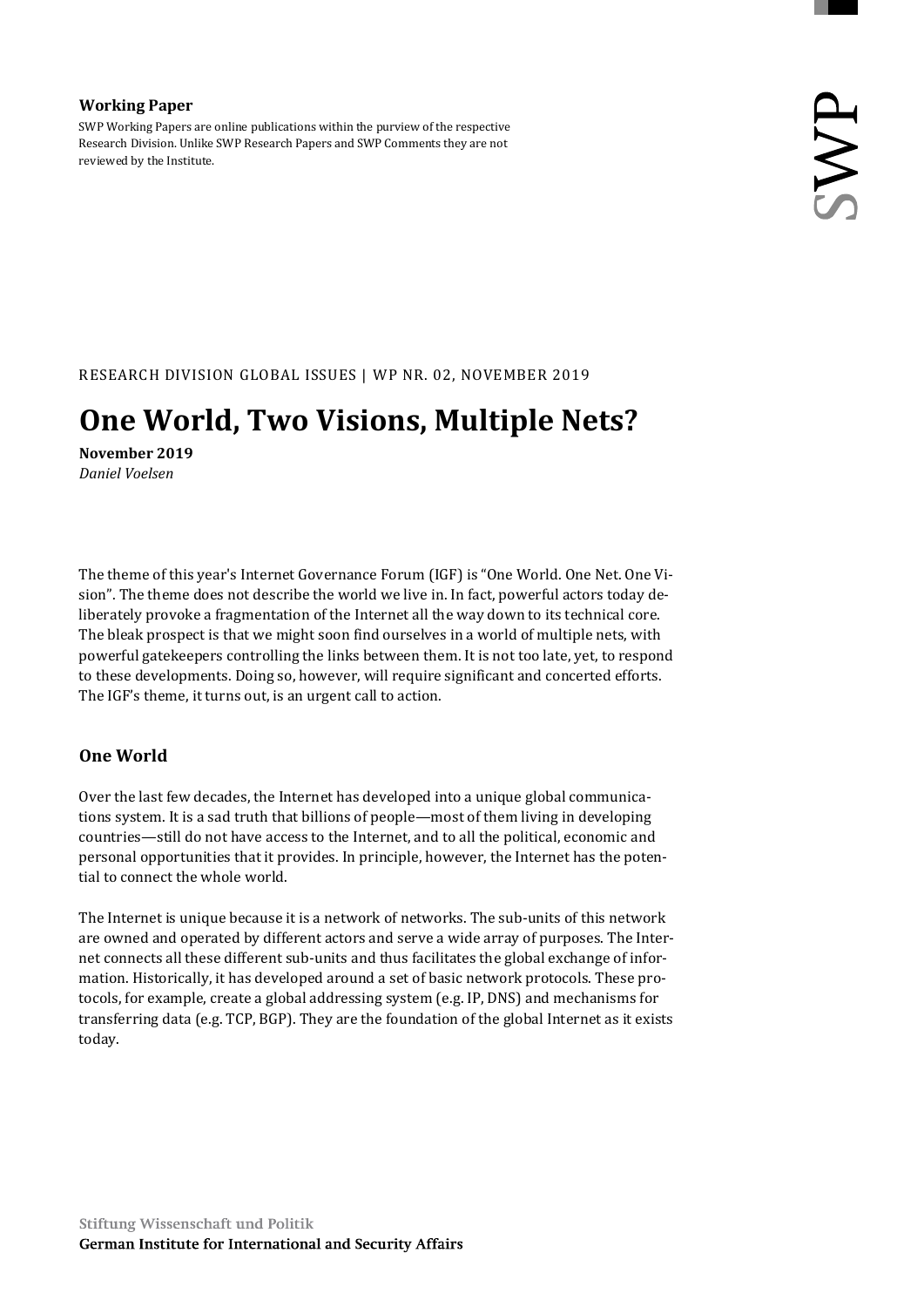## Two Visions

The development of the Internet has been accompanied by intense political controversies over its global infrastructure. These controversies are often portrayed as a clash of two distinct visions of the Internet.

The first of these emphasizes open standards and protocols, decentralized control and voluntary cooperation of different stakeholders. Open standards and protocols guarantee global technical interoperability. In principle, this is the foundation that allows all parts of the Internet to communicate directly with each other. It is this logic of decentralized control that is meant to secure the free flow of information. When the need for coordination emerges, the preferred mode is to do so through open and voluntary multistakeholder governance.

The second vision aims to structure the Internet around instances of centralized authority. This vision is reflected in attempts to replicate the traditional structures of the Westphalian state order digitally. On this account, states are the prime political units and, thus, their authority should also extend to the digital sphere, which is structured along the territorial borders of states. Accordingly, the Internet is understood as a network of sovereign state networks. In this network, users cannot connect directly to each other but need to use state-controlled gateways. As part of their external sovereignty, it is up to the states to decide whether and how to open these gate-ways for exchanges with other networks. The institutional blueprint for this vision of the Internet is the traditional system of global telephone communication where national telecommunications were subject to state authority and linked with each other based on state treaties.

The distinction between these two visions of the Internet is useful because it highlights the conceptual alternatives, and, thus, also helps to understand many of the long-standing political conflicts in Internet Governance. Yet, political practice does not fit this clear-cut distinction. Whatever their public rhetoric may suggest, few states are fully committed to one of the two visions. Even the strongest proponents of open standards and multistakeholder governance often enough insist on their own national sovereignty also in matters of Internet Governance. Vice versa, even within states committed to the state-centred vision of Internet Governance, there are societal actors pushing in the other direction.

## Multiple Nets: The Threat of Fragmentation

For a long time, the clash of the two visions has focused on two global institutions: The Internet Corporation for Assigned Names and Numbers (ICANN) and the International Telecommunication Union (ITU). The proponents of the first vision see ICANN as the quintessential embodiment of their commitment to open standards and multi-stakeholder governance. In contrast, those states proposing a more state-centred control of the Internet perceive the ITU as the rightful place of authority in matters of Internet Governance.

What has changed is that a growing number of states explore alternative ways of realizing the state-centred model of Internet Governance. They focus particularly on disentangling their national infrastructure as much as possible from the global infrastructure. They do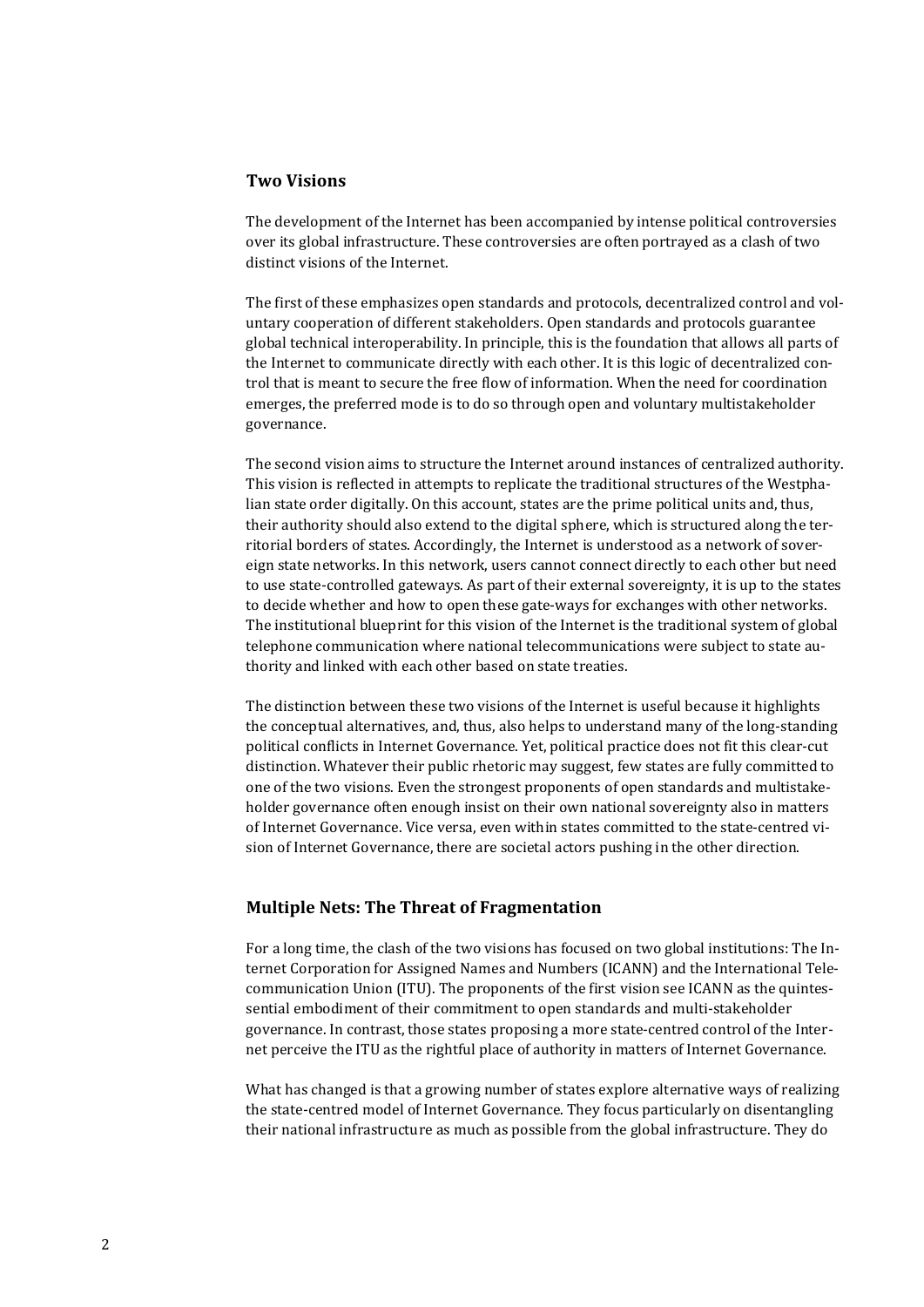so by creating national Intranets that are only connected to the global Internet through state-controlled border-gateways. This process of deliberate fragmentation takes place on all levels of the infrastructure: from basic protocols for addressing and data transfer to physical infrastructure such as landlines, undersea cables, mobile networks – and, possibly, as a next step, Internet satellites in lower earth orbit.

For many states, this focus on the infrastructure is attractive because it effectively circumvents the stalemate in the institutional debates about the respective roles of ICANN and ITU. Crucially, unlike with these global institutional debates, no one can stop states from pursuing this path.

It is not only states, however, who drive the fragmentation of the Internet. The growing concentration of economic power in the hands of transnational tech companies also brings with it the prospect of entire networks controlled by these companies. In fact, many of the big tech companies increasingly invest in creating their own physical infrastructures, as well as in developing their own standards and protocols. This expands the control of these companies over their users' interactions with other users, other networks, as well as other companies.

It is unlikely that fragmentation will lead to the collapse of all global communication. Certainly, technical ways will be found to enable an exchange across the borders of different networks – just as it is possible today to connect to the Internet in China or to services within the Tor network.

Yet, fragmentation of the Internet's infrastructure will mean a considerable shift of power in favour of new, and old, gatekeepers. Already, states and private companies try to control what happens within "their" subnetworks. However, most of this is still happening at the level of Internet applications. These applications rely on the shared infrastructure of protocols and standards. Neither states nor private companies can fully control this part of the infrastructure. Citizens, thus, have different means to evade state control and censorship. And even powerful companies cannot prevent competitors from challenging them on the basis of a common technical infrastructure. If, however, states or companies were to control the infrastructure level too, they would be in a position to close down these remaining spaces of political freedom and economic competition.

# Defending a free, open and truly global Internet

Many states routinely commit to a free and open Internet, and to the free flow of data. For example, in their final declaration, the participants of this year's G20 Ministerial Meeting on Trade and Digital Economy in Tsukuba, Japan, expressed their commitment to multistakeholder formats such as the IGF as a crucial element for the global digital society. They explicitly linked this commitment to the global spread of the digital economy and the need for interoperability. The G7 "Biarritz Strategy for an Open, Free and Secure Digital Transformation" follows along this path, emphasizing the importance of "cross-border flow of data, information, ideas and knowledge". The strategy acknowledges that this global exchange raises complicated political and economic issues and encourages efforts towards interoperability of different legal frameworks.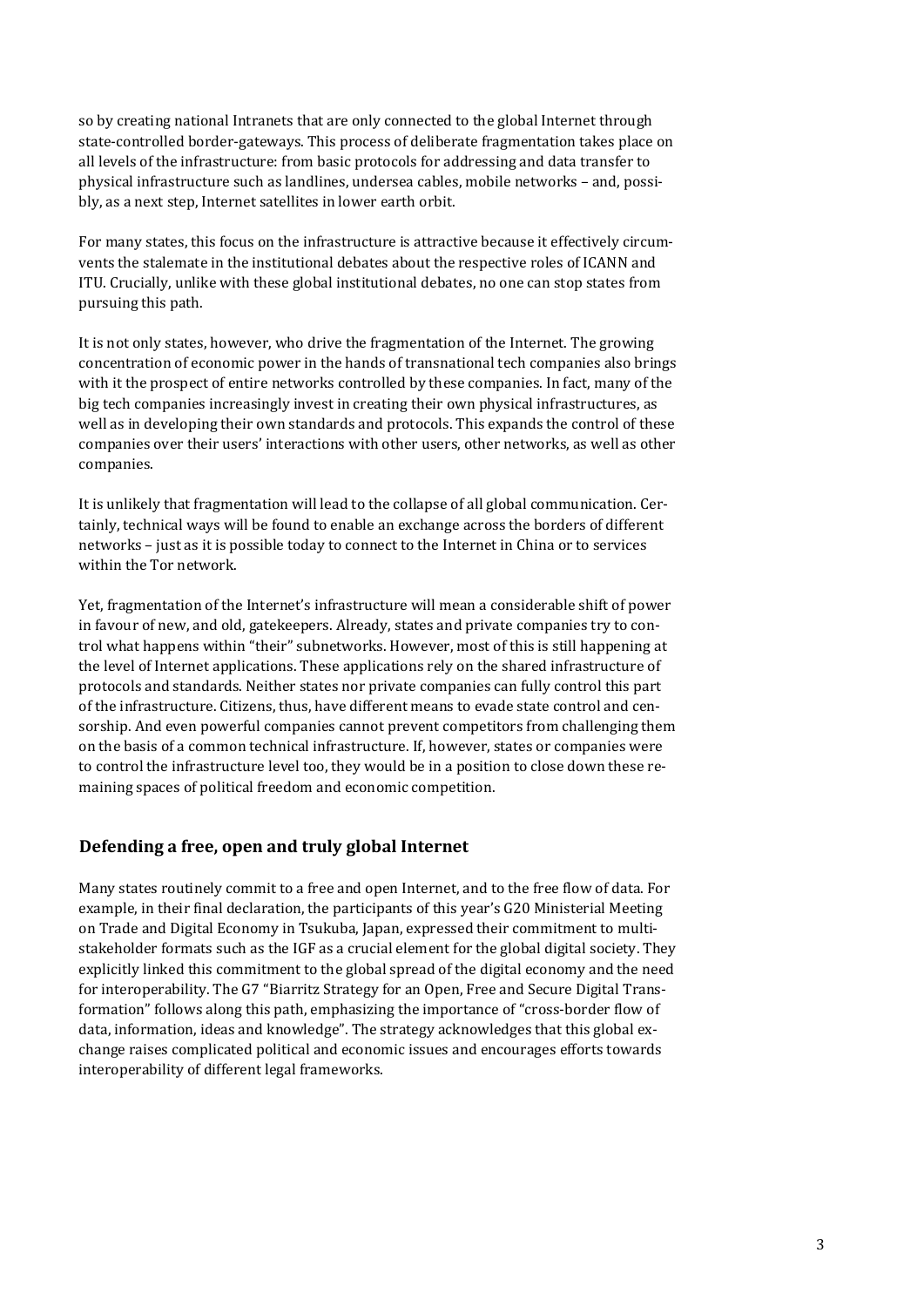These statements are positive signs. They show that despite all the political differences that we witness today, it is still possible to convince large parts of the international community of the benefits of a truly global digital society.

Such abstract commitments, however, can be interpreted very differently. Indeed, one can also read them as compatible with a world of multiple nets whose separate infrastructures are owned, operated and controlled by powerful states and private companies. The challenge, thus, is to transform these abstract commitments into concrete and sustainable actions to preserve the Internet as an open and free global communications platform. This is not a task that can or should be carried out by states alone. Yet, it is the responsibility of states to create political conditions, domestically and globally, that enable private actors to do their part.

## 1 Preserve the Internet's public core

It is legitimate for states to extend their authority to the digital sphere. Yet, they should not do so at the expense of a global infrastructure that benefits all.

There is a growing consensus that states should refrain from attacking the Internet's public core. The Global Commission on the Stability of Cyberspace (GCSC) has proposed the principle of "non-interference with the public core", and many states have committed to this principle. Essentially, the idea is that states should refrain from any attacks on those systems necessary for addressing and routing.

As important as this principle of non-interference is, those states that want to defend a free and truly global Internet should do more. In particular, they should also refrain from misusing the Internet's public core for their purposes. When states exploit weaknesses in the addressing and routing systems to carry out attacks against other states (e.g. BGP hijacking), or when they use these systems for surveillance and espionage, they thereby erode trust in these systems. This directly contradicts the goal of preserving the Internet's public core.

### 2 Protect ICANN's core functions, and recognize the organization's limits

ICANN provides crucial coordination services regarding the allocation of IP addresses and domain names. Since 2016, it has also assumed responsibility for the DNS root zone by integrating the Internet Assigned Numbers Authority (IANA). Through these activities, ICANN maintains some of the most important elements of the Internet's global technical foundations. Regarding these core functions, ICANN is widely perceived as legitimate – and should be defended by all those who want to preserve a truly global Internet. Indeed, having a unified addressing and routing scheme is necessary to further deepen the kind of cross-border data flow that the G7 Biarritz strategy calls for.

Defending ICANN, however, will also require recognizing the organization's limits. In particular, it must be accepted that ICANN does not have the legitimacy to decide on controversial political issues. The conflicts about the compliance of the WHOIS system with European data protection laws, or the ongoing debate about the allocation of the AMAZON domain illustrate the limits of ICANN's mandate. It will not be possible for ICANN to avoid all such controversies. Yet, in order to ensure that ICANN can continue to provide its core services, all stakeholders, as well as the organization itself, should resist the temptation to carry out political controversies within ICANN.